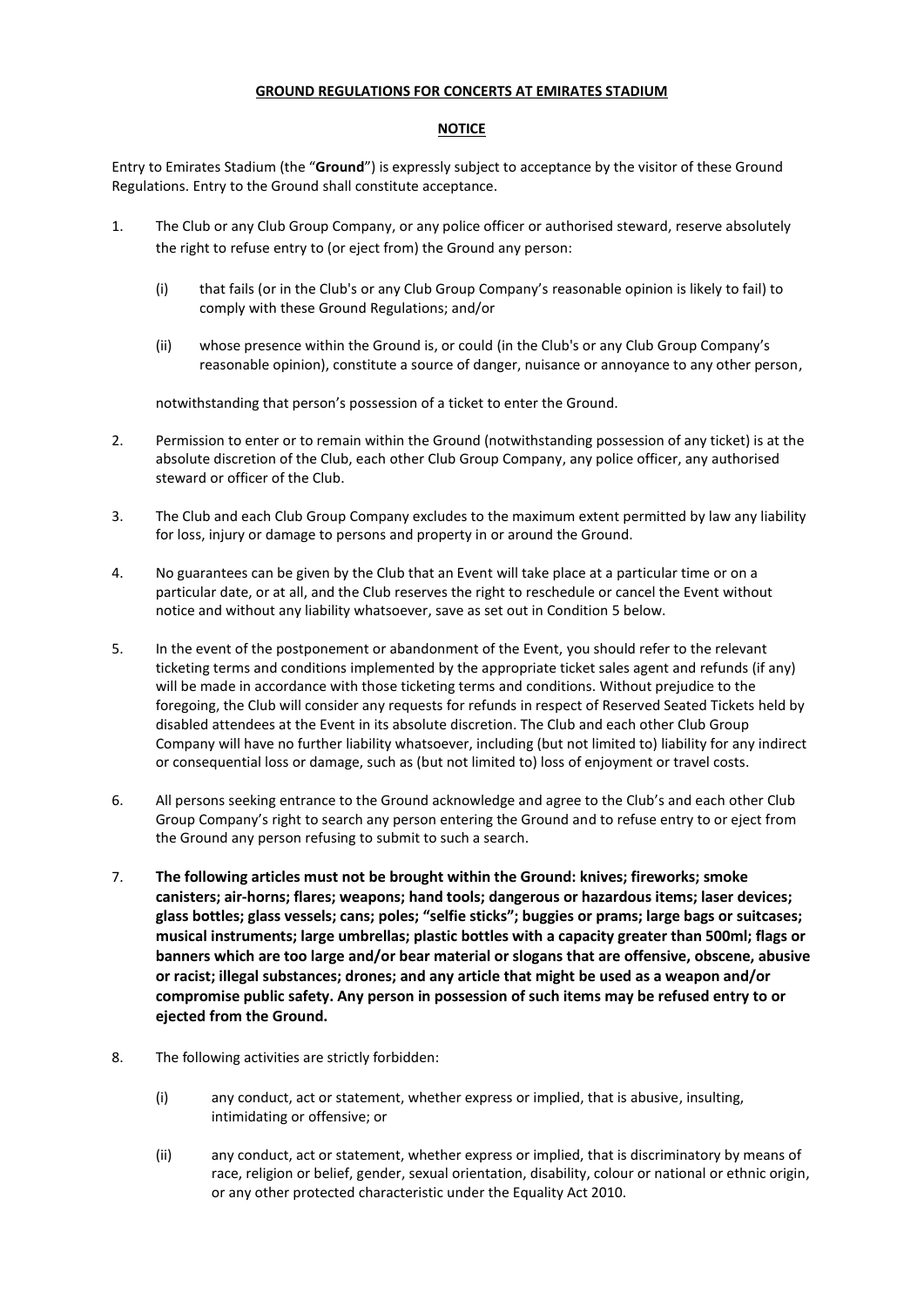Any person found to have engaged in any of the activities described in this Condition 8 may be arrested, refused entry to and/or ejected from the Ground.

- 9. All persons entering the Ground must be in possession of a valid ticket for that particular Event and have it available for inspection at all times. Save for General Admission Tickets (for which seating is unreserved), persons entering the Ground may only occupy the seat allocated to them by that ticket (or such other alternative seat of equal value as the Club may allocate to them at the Club's reasonable discretion) and must not move from any one part of the Ground to another without the express permission of the duty safety officer at the Ground. Proof of age, where an age concession is claimed, and proof of identity, may be required and must be supplied on demand. In the case of standing areas on the pitch at the Ground, only persons with designated tickets for that area shall be permitted to occupy that area.
- 10. The minimum unaccompanied age for entry to the Ground for the Event is as follows:
	- (i) for Reserved Seated Tickets: 16 years of age (save that no children under 5 years of age shall be entitled to use and/or take the benefit of Reserved Seated Tickets); and
	- (ii) for General Admission Tickets: 14 years of age.
- 11. All persons under the age of 16 will be required to attend with, and (where applicable) sit adjacent to, an adult (aged 18 and over).
- 12. The obstruction of gangways, access ways, exits and entrances, stairways and like places is strictly forbidden. Nobody entering the Ground shall be permitted to climb any structures within the Ground.
- 13. **The Ground is a no smoking environment. Smoking (including the use of electronic cigarettes or vaporisers) is not permitted in any part of the Ground and will result in ejection from the Ground.**
- 14. Mobile telephones and other mobile devices are permitted within the Ground, provided that they are used for personal and private use only (which, for the avoidance of doubt and by way of example only, shall not include the capturing, logging, recording, transmitting, playing, issuing, showing, or any other communication of any Material for any commercial purposes); and (b) no Material that is captured, logged, recorded, transmitted, played, issue, shown or otherwise communicated by a mobile telephone or other mobile device may be published or otherwise made available to any third parties including, without limitation, via social networking sites).
- 15. Admission to the Ground will be denied to persons:
	- (i) attempting to enter the Ground or being inside the Ground whilst drunk; or
	- (ii) in possession of any intoxicating liquor, controlled or illegal substances, or any article (or part of an article), such as a bottle, can or other portable container which is for holding any drink, which could cause damage or personal injury, when entering or trying to enter the Ground or in a public area of the Ground from which the event can be directly viewed.
- 16. Save as set out in Condition 14 above, you shall not capture, log, record, transmit, play, issue, show or otherwise communicate (by digital or other means) any Material in relation to the Event or other persons present in the Ground and/or the Ground, nor may you bring into the Ground or use within the Ground (or provide to, facilitate or otherwise assist another person to use within the Ground) any equipment or technology which is capable of capturing, logging, recording, transmitting, playing, issuing, showing or otherwise communicating (by digital or other means) any such Material. Any person acting in breach of this provision may have such equipment or technology confiscated and/or will be required to deliver up any tapes, films, disks, memory cards, memory sticks or other recordings of the Material (and all copies thereof) in whatever form, to the Club.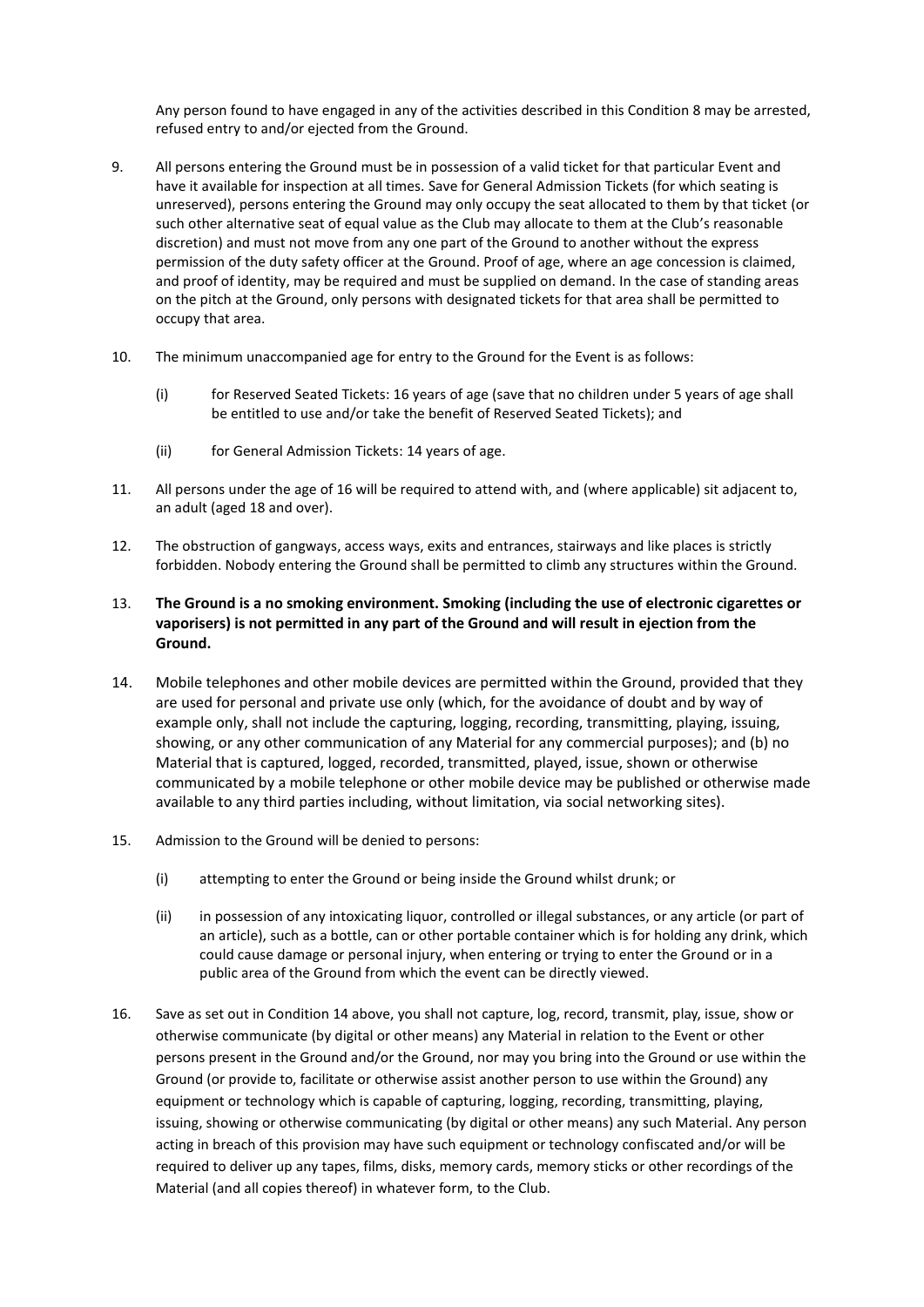- 17. Save where the Club expressly agrees otherwise in writing, no person shall offer or distribute (either free or for sale) within the Ground any consumer article or commercial product of any nature. For the avoidance of doubt this clause shall not prevent the lawful distribution of text publications in any format which do not infringe Condition 18 below where both the content and the publication are lawful in all respects and do not in the Club's reasonable opinion constitute a threat to public order.
- 18. By entering the Ground, all persons acknowledge and agree that photographic images and/or audio, visual and/or audio-visual recordings and/or feeds (and/or stills taken therefrom) may be taken of them and may also be used, by way of example and without limitation, in televised coverage of the Event or by the Club, any other Club Group Company or others (including commercial partners and accredited media organisations), in perpetuity, by way of any present or future media for marketing, editorial, training or promotional purposes or for any other purpose deemed reasonable by the Club. All persons further acknowledge that photographic images and/or audio, visual and/or audio-visual recordings and/or feeds (and/or stills taken therefrom) may be used (by the Club or by a third party, such as a law enforcement body) to identify them as an individual, where permitted by data protection laws, for the purposes of preventing or detecting crime, or any breach of these Ground Regulations or any other applicable ticketing terms and conditions. Information about the Club's use of your personal data will be brought to your attention by the Club (see for example any applicable privacy policy, signage and/or other forms of announcement in or around the Ground).
- 19. All persons attending the Event acknowledges that the Event is a public event. The appearance and actions of the persons attending inside and in the perimeter of the Ground are public in nature and all persons attending agree that they shall have no expectation of privacy with regard to their actions or conduct at the Event.
- 20. Further to Condition 19, if such person is under 18 years of age, the parent, guardian or responsible adult who is accompanying them into the Ground shall be deemed to have provided consent on their behalf.
- 21. If any visitor is not 16 years old or over, his/her parent and/or guardian(s) are also responsible for his or her actions, conduct and compliance with these Ground Regulations and any applicable ticketing terms.
- 22. CCTV cameras are in use in and around the Ground. Body worn video cameras recording video and/or audio may also be used as appropriate to record images or audio which identifies you as an individual, for example to record prohibited behaviours as referenced in Condition 8. The Club or any other Club Group Company may itself use or pass to the Club or any other Club Group Company (as the case may be), the police or any football regulatory or professional body, any recordings for use in any proceedings.
- 23. At all times whilst present in or seeking entrance to the Ground, you must comply with any and all instructions and/or directions issued by the Club (including by any steward or officer of the Club or any other Club Group Company), any police officer or any officer of any other safety service ("Spectator Instructions"). Such Spectator Instructions shall be deemed to be incorporated into these Ground Regulations and include but not are not limited to any COVID-19 or other health and safety-related guidelines and/or codes of conduct communicated by the Club from time to time. Failure to comply with any Spectator Instructions may lead to the refusal of entry to, or the immediate ejection from, the Ground.
- 24. Any person found damaging or defacing the property of the Club or any Club Group Company will be prosecuted.
- 25. No re-entry to the Ground is permitted unless permission is given by an officer or a steward of the Club.